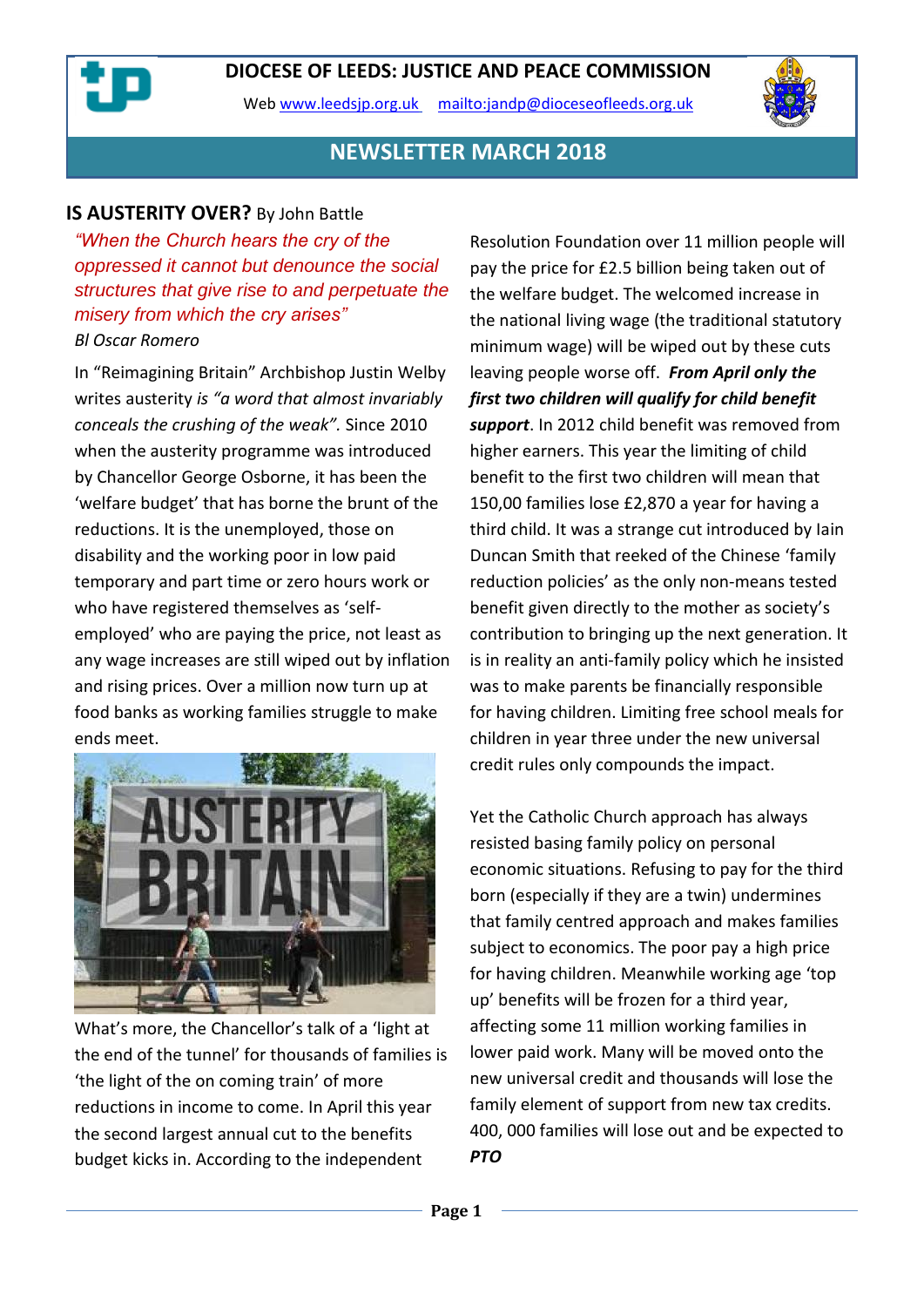



### **NEWSLETTER MARCH 2018**

search for higher paid work to make up for their losses. According to the Institute of Fiscal Studies Britain is 'nowhere near out of austerity'. For thousands of families in low paid work the worst is still to come with real reductions in their incomes. Meanwhile the highest earners are benefiting from real tax cuts. Pope Francis's invocation to become a Church of the poor has yet to be realized here.

*"The Church is persecuted because it wants to be the Church of Christ. If the church preaches eternal salvation without getting involved in the real problems of the world it may be respected and appreciated and even rewarded with privileges; but if its mission is to denounce sins that force people into poverty and if it proclaims the hope of a more just and humane world then it will suffer persecution and calumny and be called subversive and communist"* Bl Oscar Romero

You can read a little more detail about the effect of benefit changes by reading a recent Resolution Foundation blogpost about it:<https://tinyurl.com/yaxymh8t>

Also, there is a **Yorkshire Campaign Briefing on Tuesday 17 April for the End Hunger UK campaign** – a great opportunity to find out more about what other people are doing and how you can get involved. See the event listing on the last page.

### **FAMILY POVERTY: A DIOCESE ACTS – but only if you help!**



We are in the early stages of a new project that will be a set of parish-based meetings about Family Poverty and how this relates to Catholic Social Teaching. We have received funding from the Sisters of the Holy Child Jesus to go ahead with this project. These meetings will explore different aspects of poverty and ask people to reflect on their local situation in the light of the Gospels and Catholic Social Teaching. As importantly, they will help

people to explore what more they can do in their parish or community setting.

First of all we need to find someone to develop the programme of meetings. *This is a paid piece of work.* If you are interested in doing this (or perhaps know someone else who might be interested) then please email [jandp@dioceseofleeds.org.uk](mailto:jandp@dioceseofleeds.org.uk) and we can send you further details of how to apply to do this work.

We also need *volunteer* help with two aspects of this:

- 1. We need some people to help plan the programme and oversee it. The commitment would be something like 4 meetings a year over two years with a little work in between meetings. If you are interested, then please email [chair.jandp@dioceseofleeds.org.uk](mailto:chair.jandp@dioceseofleeds.org.uk) and we will get in touch.
- 2. This is only going to work if there are parishes or Churches Together groups who are prepared to take these meetings on. If you think your parish or group might be willing to take part, then please email [jandp@dioceseofleeds.org.uk](mailto:jandp@dioceseofleeds.org.uk) to express an interest.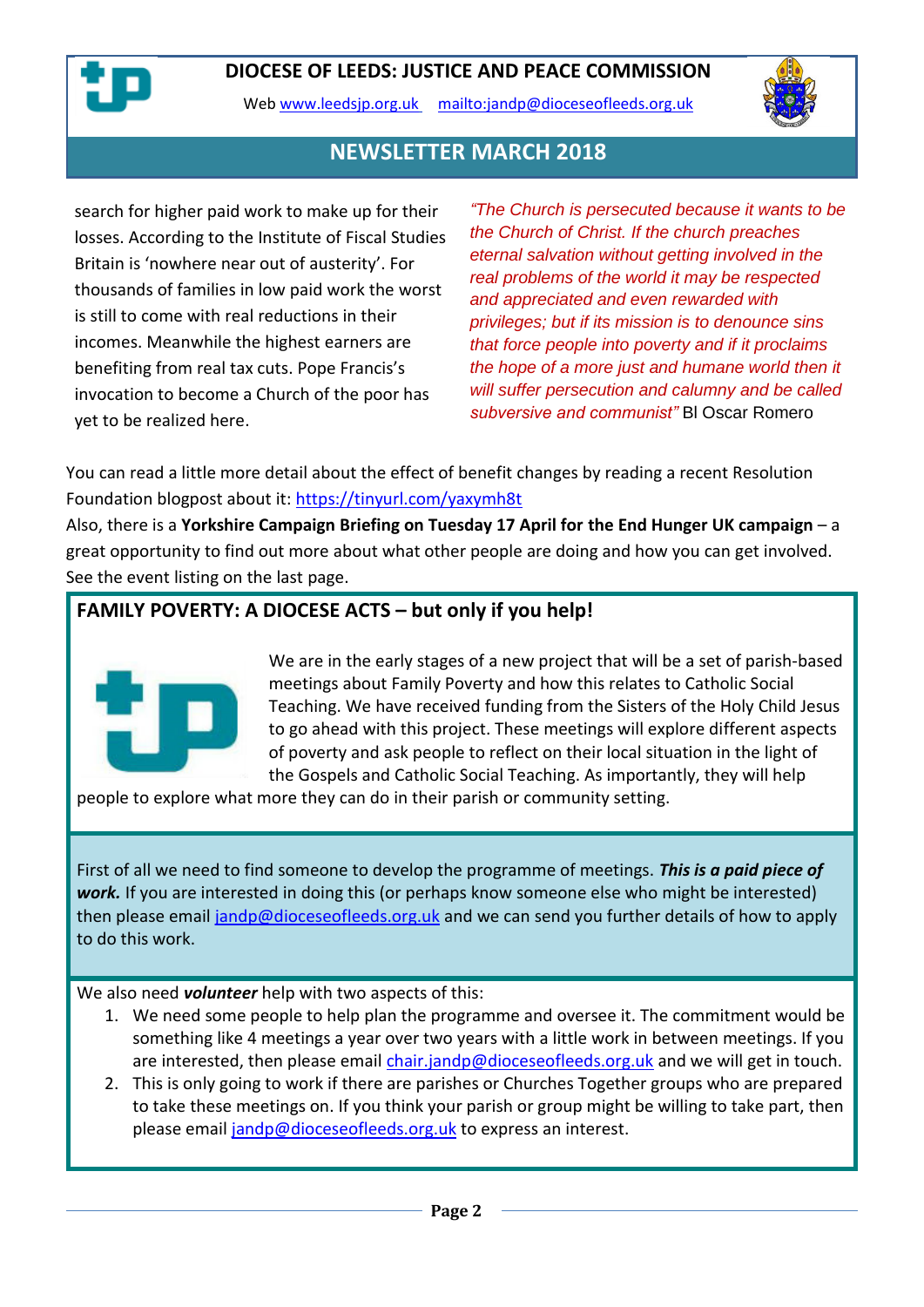

Web [www.leedsjp.org.uk](http://www.leedsjp.org.uk/) <mailto:jandp@dioceseofleeds.org.uk>



## **NEWSLETTER MARCH 2018**

### **FAITH IN ACTION AWARDS -NEW PROGRAMME IN THE LEEDS DIOCSE**

by Jessica Wilkinson



It will be probably not surprise you to hear that many young people are passionate about justice and fantastic at social action! Social Action is just part of what they have to do to gain their Faith in Action Award from Bishop Marcus. Established by CYMFed (The Catholic Youth Ministry Federation), Faith in Action National Catholic Award Scheme recognises the achievements of young people as they live their faith, serve their communities and grow in understanding of God's love.

Bishop Ralph Heskett, Liaison bishop for young people, Catholic Bishops' Conference of England and Wales, says in the foreword to the Leader's guide *"It* 

*allows youth ministers in the Church to celebrate, recognise and reward all that active young people of faith already give to the Church. It also challenges young people to do more to form themselves, deepen their relationship with God and change the world in which they live."*

In the Diocese of Leeds, we have developed an adapted version of the award to best serve our young people and it forms an important part of our youth service provision. This scheme provides opportunities for our young people to be involved in on-going formation and catechesis as they move through their secondary education. The introduction of the first level to coincide with Confirmation preparation at the end of primary school will, we hope, become a stepping stone for their continuing involvement in the Christian life.

Earning credits for participating, engaging and leading Prayer, Parish Practice, Pilgrimage and Procession and Social Action, young people reflect on their actions by using Scripture, YouCat and the lives of the saints. It's currently being piloted in 8 settings around the Diocese of Leeds and the feedback is really positive so far. After a review and revisions, the scheme will be launched ready for September 2018. Watch out for new opportunities to engage young people in Justice and Peace, they will be eager to put their faith into action!



#### **Meet the Diocesan Youth Service Team!**

**Jade Broadley** (Right) lived and worked in the USA for three years with NET Ministries (National Evangelisation Team). Jade joined the team as Youth Officer in July 2017. In her free time Jade serves on the leadership team of Youth 2000.

**Jessica Wilkinson** (Left) has experience in teaching and Lay Chaplaincy. She took up the role of Youth Co-ordinator in January 2017. Jessica comes from a Salesian background and is a member St John Bosco's lay association, the Salesian Co-operators.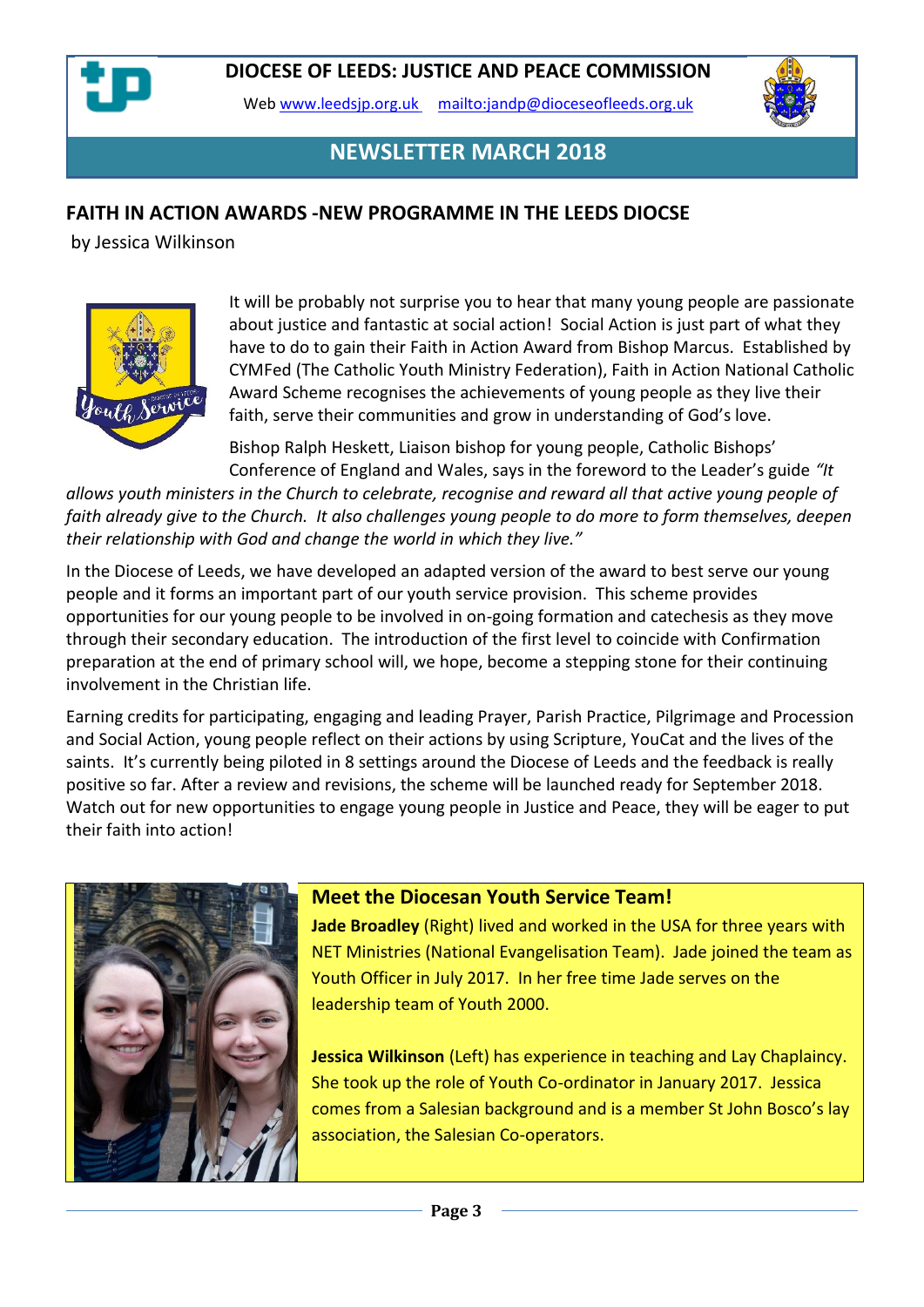

Web [www.leedsjp.org.uk](http://www.leedsjp.org.uk/) <mailto:jandp@dioceseofleeds.org.uk>



## **NEWSLETTER MARCH 2018**



**The Chapel at Wood Hall Carmelite Monastery**

**Originally scheduled for March 10, we had to re-arrange the date. So… if you are interested in coming then please send us an email.**

The Carmelite sisters at Wood Hall near Wetherby have invited us to spend a day with them. It will start with Mass at 10:30. There will be some input from the sisters themselves about how their spirituality helps them relate to issues of Social Justice. There will also be time available for discussion, quiet reflection and, weather permitting, time to walk around the area

# **A CARMELITE PERSPECTIVE ON JUSTICE & PEACE**

**Saturday 14 April 2018 Starts with Mass at 10:30 am Finishes with Vespers about 4:30pm** *This event is free to attend (Voluntary Collection)*

of the convent in the beautiful grounds of Wood Hall. *This is a repeat of the day that was held last September - which was over-subscribed.*

#### *Numbers are very limited for this event. If you would like to attend this day, then please email the office*

[jandp@dioceseofleeds.org.uk](mailto:jandp@dioceseofleeds.org.uk) and tell us:

- who wants to come

- if you need a lift to the monastery or if you can offer a lift to anyone else

**MAKING A VISIBLE AND PERSONAL COMMITMENT TO PEACE** by Carol Burns, Leed Pax Christi *(This article first appeared in Pax Christi's newsletter – JustPeace – in February/March 2018 in a special* 

*edition exploring what it means to be a Pax Christi member)*

I am 62 this year and Pax Christi has been part of my life for almost 40 years.

Being committed to peacemaking has meant speaking out and making visible my commitment to peace. It's meant being involved in so many different types of action including: demonstrations, awareness-raising days, days of reflection, acts of witness, lobbying (for example about Diocesan investments in the arms trade), stalls in the city centre, a conference with business on arms manufacturing. So many different ways to work for peace. Highlights have included:

• The monthly prayer service at Menwith Hill, the American spy base, which we organised throughout much of the 1980s.

- Being ejected from the British Aerospace AGM in 1996 for protesting against the sale of Hawk aircraft to Indonesia, which at the time was occupying East Timor.
- Commitment to understanding the Palestine/Israel conflict through speakers from the Ecumenical Accompaniment Programme in Palestine & Israel(EAPPI) and links with Yesh Guval, resisters of conscription into the Israeli army.
- The chance to hear international speakers from other parts of the world, including, recently, Bishop Kevin Dowling, our international Co-President.

But you can't do all these things on your own and my local Pax Christi group (and friends from other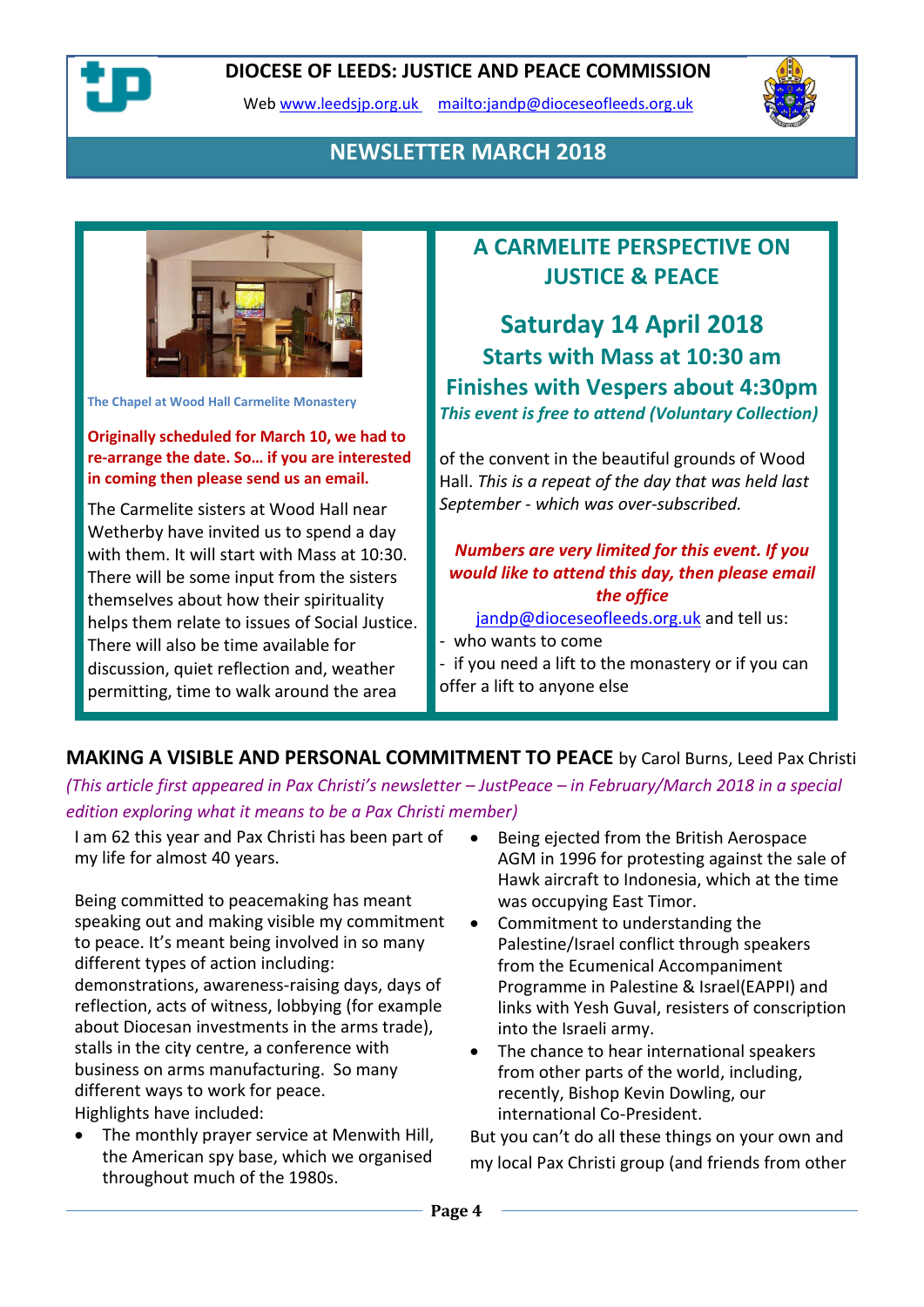

Web [www.leedsjp.org.uk](http://www.leedsjp.org.uk/) <mailto:jandp@dioceseofleeds.org.uk>



### **NEWSLETTER MARCH 2018**

denominations in the Inter-Church Peace group) has been the place of friendship and solidarity often when peace issues have felt marginalised in the Church.



**Carol speaking at the Pax Christi AGM in Leeds in 2016**

It's been somewhere to discuss in a safe place the doubts, uncertainties and difficulties of working for peace. It's been a place for prayer and reflection and ensured my peacemaking was solidly rooted in the gospel.

Nationally the resources of Pax Christi both spiritual and factual have been invaluable. The sharing of Franz Jägerstätter's life and the commissioning of the Pax Christi Peace Icon to the Diocese are just two examples. Pat Gaffney's willingness to come and speak to support our work and to be at the end of a phone for wise advice has made such a difference. As important has been the witness for peace that others in Pax Christi have shown; Inspirational and feeding hope at the same time.

Being part of a national and international movement has been vital to my commitment. I continue to be proud to say I am part of an international Catholic peace movement, especially when others have lost trust in the Catholic Church.

### **OPPORTUNITIES FOR ACTION ON REFUGEES**

#### **ACCOMMODATION – GRACE HOSTING & BEACON HOSTING**

Last month we featured the WYDAN (West Yorkshire Destitute Asylum Seeker Network) Winter night shelter . Another Leeds-based project working with Asylum seekers that has been in the news a few times in the last couple of months is *Grace Hosting.* 

The idea behind this project is quite simple: It links up refugees and asylum seekers with nowhere to stay with volunteers who have a spare room to offer. People who volunteer with Grace Hosting provide a hot meal and somewhere safe to stay. It might be for one night or it might be for several nights-depending on the other commitments of the volunteer. People are only accepted onto this scheme by referral through The British Red Cross or through **PAFRAS** (Positive Action For Refugees and Asylum Seekers). As the Facebook comment from one of their hosts shows (see below), a lot of support is given to hosts.

In recent months the organisation has struggled to find sufficient hosts to cater for the demand. Recent news stories Have helped but they still need more hosts. They especially need volunteers who can offer accommodation at the weekend and people who are prepared to put someone up for a week.

If this is something you might consider then you can contact Jo Carter at LASSN: [gracehosting@lassn.org.uk](mailto:gracehosting@lassn.org.uk)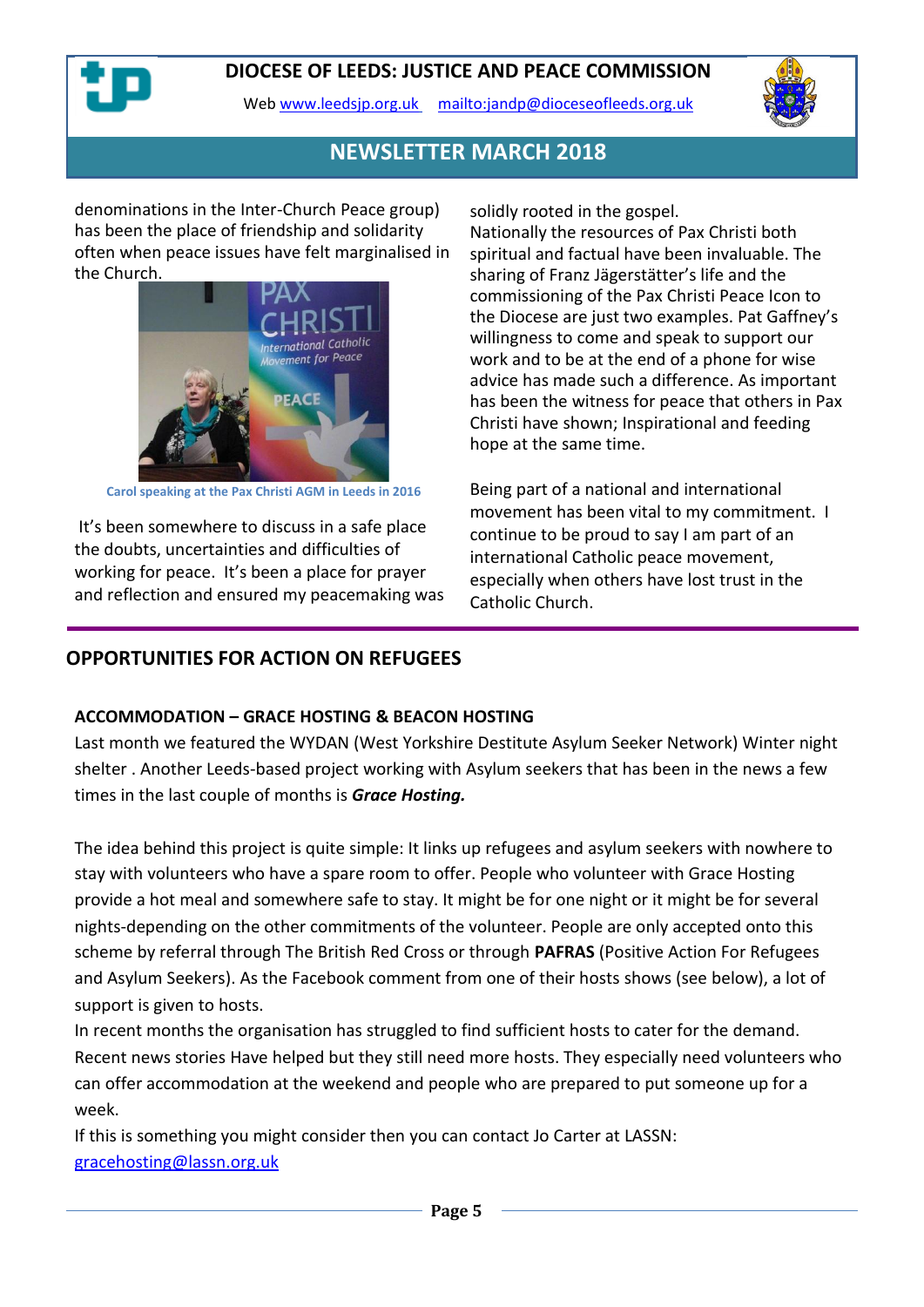Web [www.leedsjp.org.uk](http://www.leedsjp.org.uk/) <mailto:jandp@dioceseofleeds.org.uk>



### **NEWSLETTER MARCH 2018**

#### see their website for more details: <https://lassn.org.uk/grace/>

Rob Claxton-Ingham reviewed Leeds Asylum Seekers Support Network  $5x$ 12 January -  $\Theta$ 

I have volunteered with this organisation for over 2 years. It has been an amazing experience, they have helped my partner and I to support people who are destitute in a safe manner. The support that we get from the organisation and its support workers is incredible. I cannot rate the organision highly enough, it is very person centred, thorough, supportive, creative and dynamic. It has been a life and family changing experience. I am very grateful to LASSN for the support it has given us I would wholeheartedly recommend the organisation to people interested in volunteering to support asylum seekers



Hosts do not have to live in Leeds – but if it takes more than a 30 minute bus journey to the centre of Leeds then this makes the situation more difficult for the asylum seekers.

If you live in the Bradford area then you need to be aware of the similar scheme being run there by **BEACON (Bradford Ecumenical Asylum Concern).** They also need hosts and can be contacted by emailing [host.beacon@yahoo.com](mailto:host.beacon@yahoo.com)

Lucy Irven, the Leeds Diocesan Refugee Action Coordinator commented that "helping to recruit hosts for these accommodation schemes is probably one of the most useful things that parishes can promote at the present time".

#### **CLOTHING – ST VINCENTS SUPPORT CENTRE**

Many of the organisations working with Refugees and Asylum Seekers are now working together to complement the work that they do. One of the referring agencies mentioned above (PAFRAS) now



works in partnership with the St Vincent's Support Centre off York Road in Leeds 9 to provide clothing for asylum seekers and refugees living in destitution and extreme hardship. PAFRAS refers people to St Vincent's who provide clothing free of charge. People can try on items before taking them away with

them. If you have clothes that you would like to donate they can be taken directly to the St Vincent's Support Centre Monday to Friday between 10:00am and 4pm. The address is 4 Berking Avenue, LS9 9LF – it is one street down from the Leeds Irish Centre.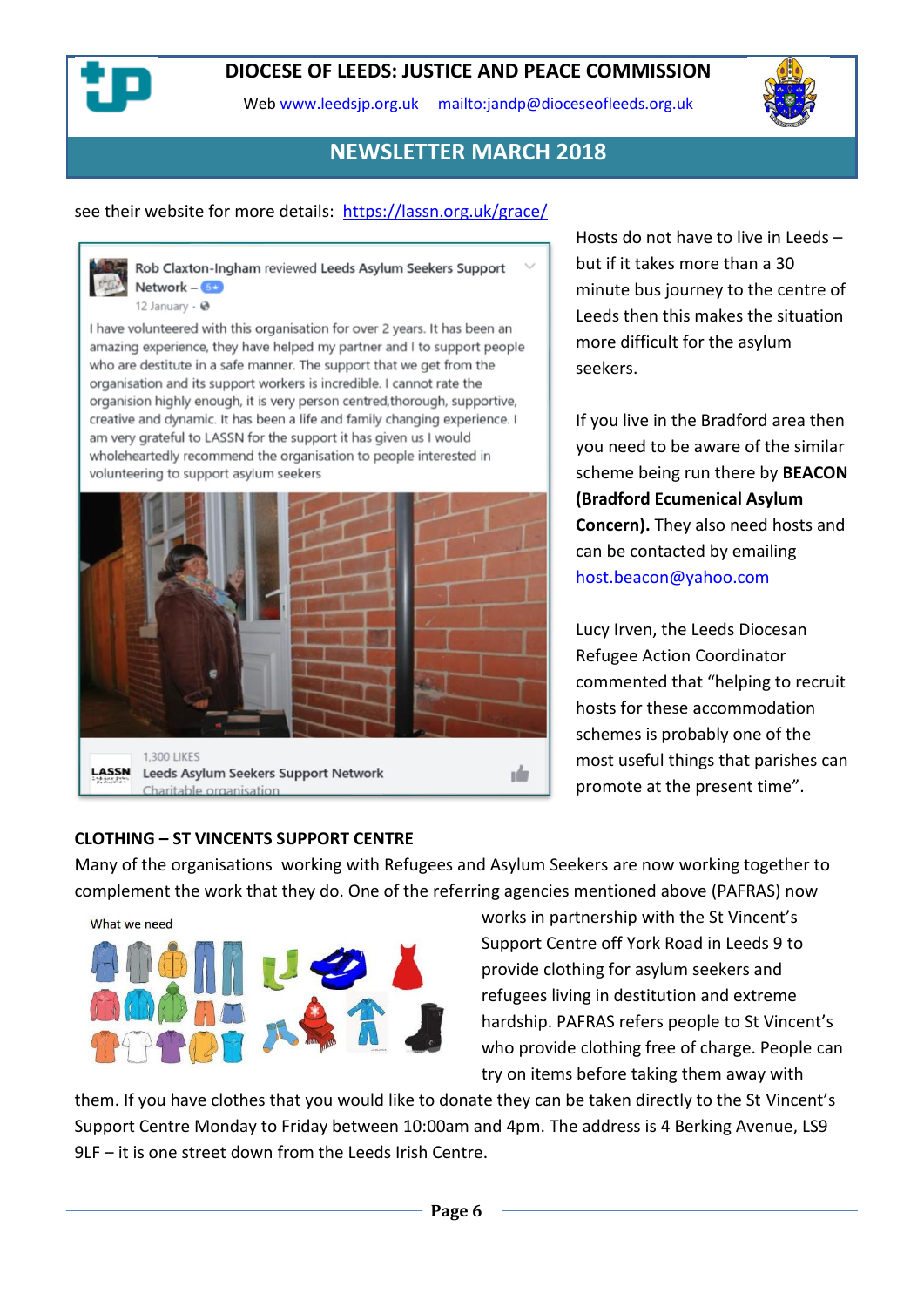Web [www.leedsjp.org.uk](http://www.leedsjp.org.uk/) <mailto:jandp@dioceseofleeds.org.uk>



### **NEWSLETTER MARCH 2018**

#### **REFLECTION**

Earlier this month it was International Women's Day. Here are a few quotes from a recent article in *Christians* Aware by local author **David Rhodes**  about the topic of gender injustice.

Jesus, it seems, said that the first shall be last and the last shall be first. Sounds OK when you say it in church. Not so good when you say it in an unstable neurotic Roman empire. Who was first? Caesar. Followed closely by the political elite. The rich. The powerful. The temple hierarchy. The men. Who were the last? The women.

#### Was Jesus serious?

Thinking back to the story of the woman with the Haemorrhage in Mark's Gospel, we suspect he might just have been. The lowly, penniless, outcast woman was put first and the top man, the president of the synagogue, was put last.



Jesus famously taught about divorce but what really rang the alarm bells among the men was what he said about gender. Jesus said that women were not chattels, the possessions of

men to be discarded at will. They are equal to their husbands. One flesh.

Jesus says to the crowd: if a child goes to its father and asks for bread, will he give it a stone? Or if it asks its father for a fish, will he give it a snake? Again, that sounds OK in church. The trouble is that when a child is hungry it doesn't go to its father, it goes to its mother – in the kitchen making the bread, cooking the fish. But Jesus is talking about God. Picturing God in the role of a woman.

So too, in the story of the lost coin. The woman sweeps the whole house until she finds the precious coin Again Jesus is talking about God and, again, the image he gives us of God is of a determined, resolute, loving woman, actively seeking out that which is precious to her: those who are lost.

In the fourth gospel, at the Last Supper, Jesus kneels and washes the feet of the disciples. But who washed men's feet in an ordinary first century Palestinian household? The women. A woman's traditional role was to wash the feet of men.

According to John, Jesus is taking the role of a girl or a woman and saying that this is what the Kingdom of God is about.

Se[e www.turbulentbooks.co.uk](http://www.turbulentbooks.co.uk/) for more details about David's writing. You can contact him directly at [rhodes@freeuk.com](https://dioceseofleeds-my.sharepoint.com/personal/jandp_dioceseofleeds_org_uk/Documents/Newsletters/2018-newsletters/2018-03/rhodes@freeuk.com)